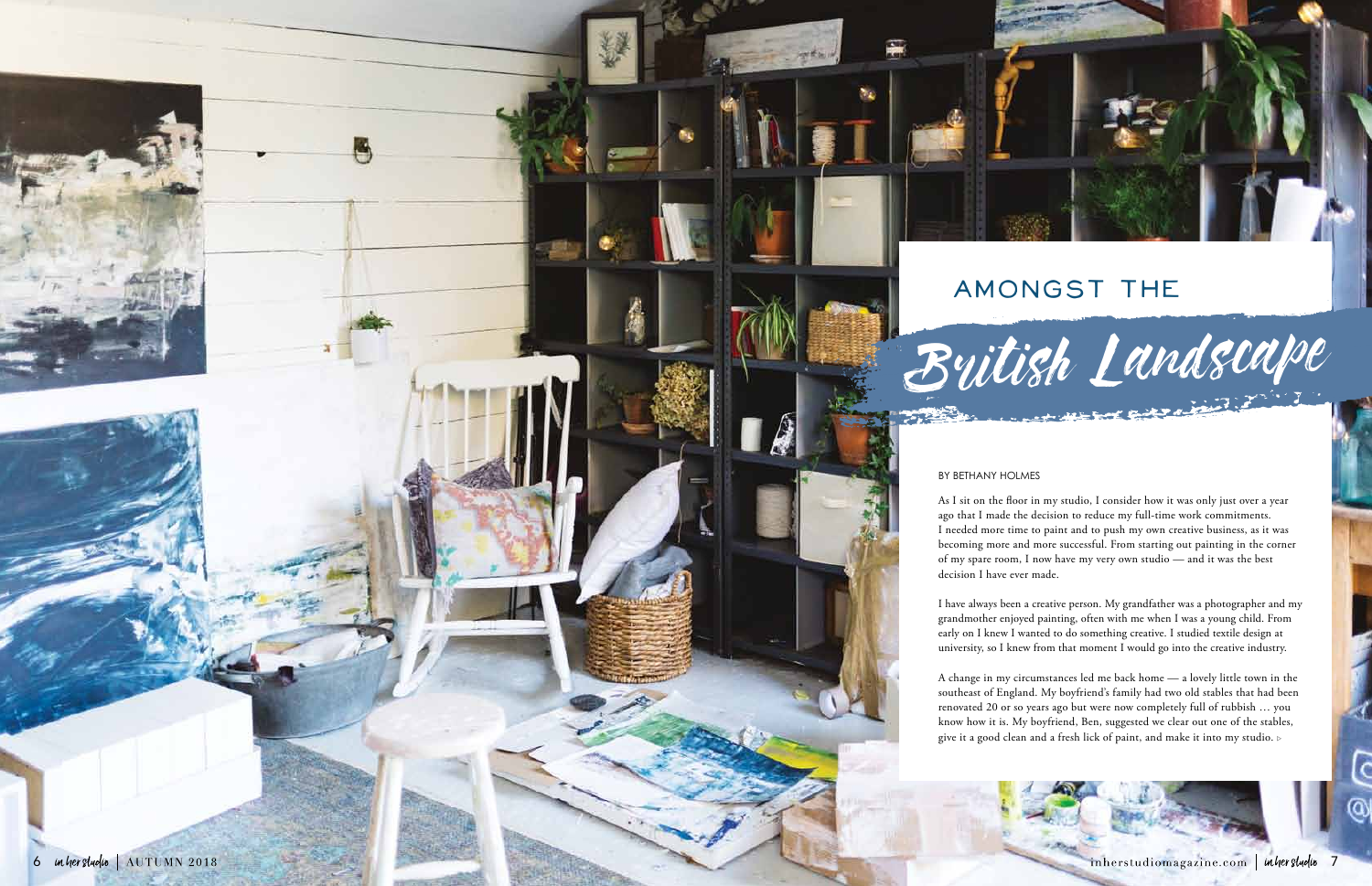

Today, I can't imagine it being as clean and tidy as when I first moved in! It's full to the brim with scraps of paper, old paint tubes, half-painted canvases, primed wood panels, and vintage lockers bursting with odds and ends. I would like to think that my studio is a calm place. *When I'm in the studio I feel I've escaped from everyday life — I don't think about the time, the fact that I've got a load of washing to do, or that I haven't even thought about what we're going to have for our evening meal.* 

In my home I have a place for everything; however, my studio is my release. I go in there and it doesn't matter if I get paint everywhere or if nothing has an exact home. Yes, it would probably make my business a lot more efficient, but I know where everything is. When you're in the middle of painting, using your hands, a squeegee, and a cloth, the last thing you want to do is go and put the lid back on the paint and put it back where it came from!  $\triangleright$ 

inherstudiomagazine.com | inher studio

When I moved into the studio, I discovered three vintage lockers that were full of rubbish. I love these lockers and promised myself I would keep them organized so I would know exactly where everything was located. For a short time I had a locker dedicated for warm neutral paints, colder neutrals, green, blues, pinks, etc. It is 14 months later and although I still want this to be the case, it'll never happen! I tried this system for about a week, but sure enough I failed. I tend to grab the paints that I'm drawn to and just leave them on the floor, lids off, along with paintbrushes still thick with paint. Then a week later, I'll pull out more paints and the same thing will happen again!

9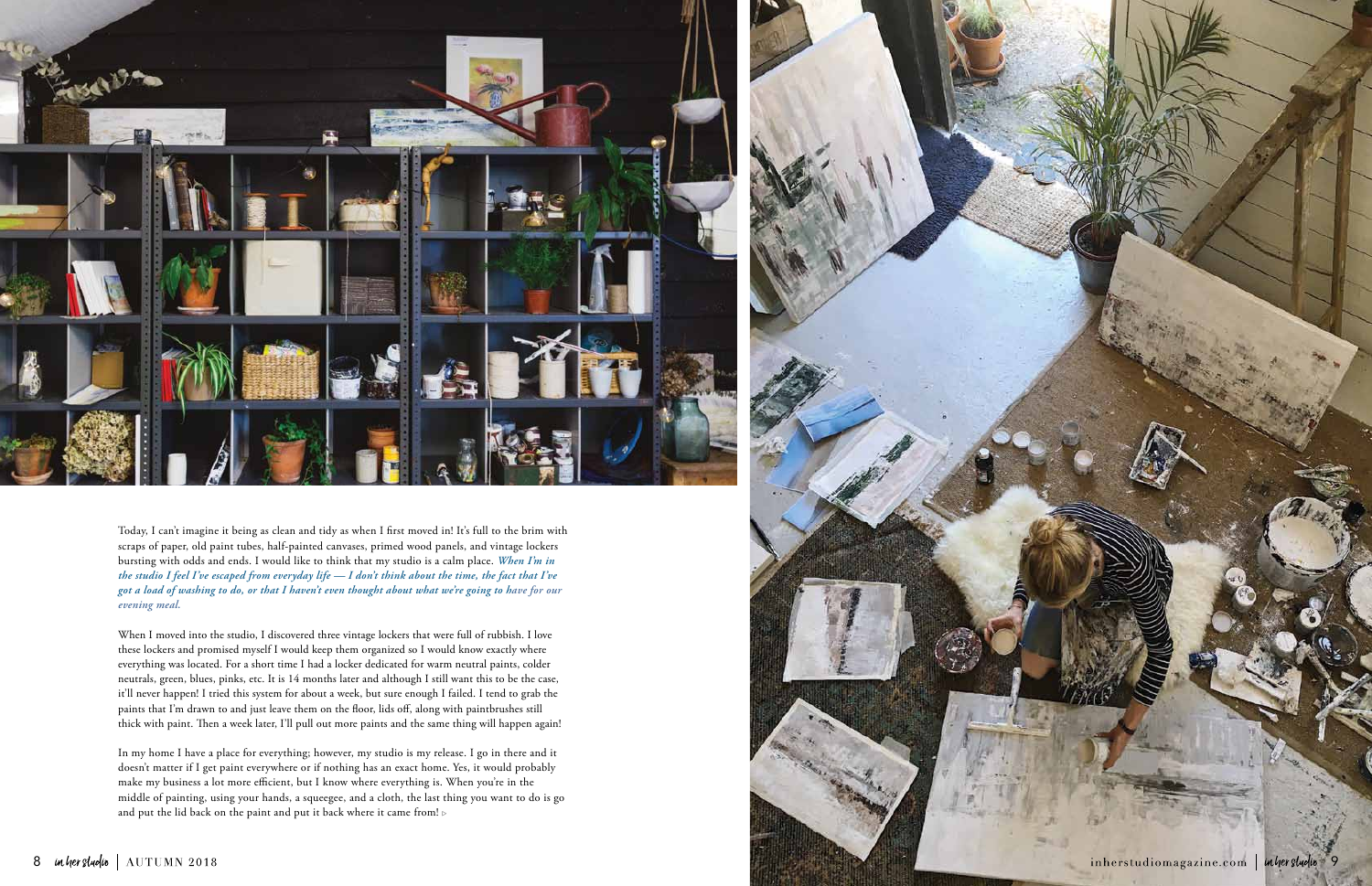In the depths of winter I'll put the fan heater on and work in artificial light, occasionally opening the top of the stable door to check that all the colors are going in the right direction. When I shut the door again, I'm a million miles from home — I'm in my own world. I'll put on my playlists, or a podcast, and get completely lost in the paint, textures, and, most importantly, color. At the first warmth of spring I usually open the top of the door again and let the light flood in. It's lovely to creep into the studio first thing with a cup of tea and listen to the birdsong that surrounds me. Then in summer, the whole door is flung open. The studio is such an inviting place at this time of year. The floor is pale gray concrete and is always nice and cool. When it's really hot (which is rare in the UK!), I open the windows as well and let the breeze flow in. The evening sun usually comes around and warms the place up by about 6 p.m., which I usually think is an acceptable time to have a glass of cold white wine whilst I paint into the evening.